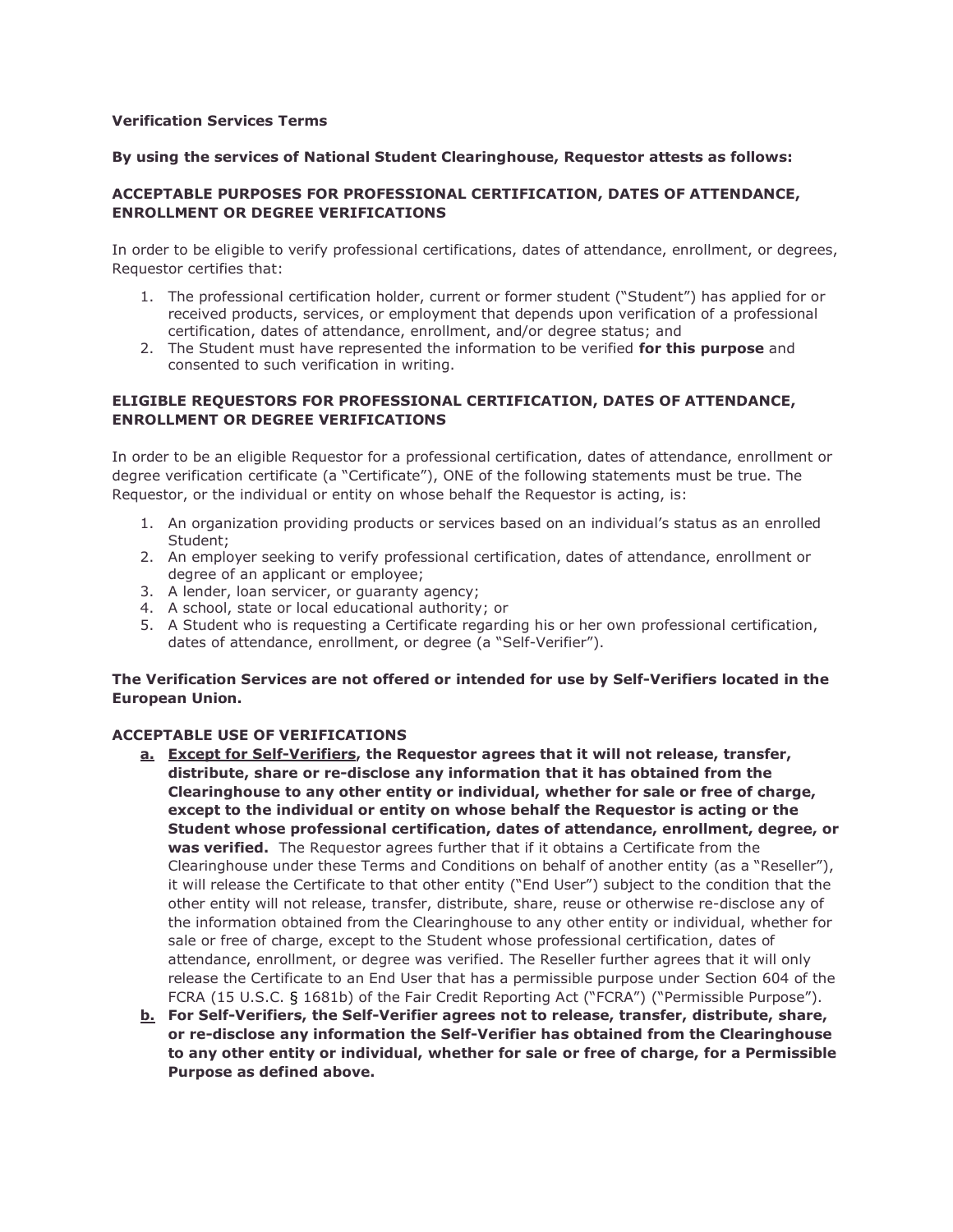#### **CERTIFICATION FOR RESELLERS**

For a Requestor that is a Reseller, the Reseller certifies that it has implemented reasonable processes and procedures to credential its End Users. These procedures shall include, at a minimum:

- 1. Ensuring that the End User is a verified entity that is permitted to do business for the Permissible Purpose for which the Certificate is provided.
- 2. Requestor has verified that any individuals accessing the Certificate are associated with the End User and have a legitimate need to access the data for the Permissible Purpose for which the Certificate is provided.
- 3. If Requestor is requesting a Certificate for an employment purpose, Requestor agrees that it will not provide a Certificate unless:
	- a. A clear and conspicuous disclosure is first made in writing to the individual whose Certificate is being requested that consists solely of the disclosure that a consumer report may be obtained for an employment purpose;
	- b. The individual whose Certificate is being requested has authorized in writing the procurement of the Certificate; and
	- c. The Certificate requested for employment purposes will not be used in violation of any applicable federal or state equal employment opportunity law or regulation.

#### **CERTIFICATION FOR EMPLOYMENT PURPOSES**

- 1. . If the Certificate that the Requestor obtains is to be used for an employment purpose, Requestor certifies that prior to obtaining or causing a Certificate to be obtained, a clear and conspicuous disclosure, in a document consisting solely of the disclosure, has been made in writing to the Student explaining that a Certificate may be obtained for employment purposes. Such disclosure satisfied all requirements identified in the FCRA. Requestor also attests that the Student has authorized, in writing, the obtaining of the Certificate by Requestor. Requestor attests that it also has provided the Student with any additional notices or disclosures required under applicable state and local law. Requestor understands that Clearinghouse will not initiate a Certificate for employment purposes in the absence of a written authorization. Requestor attests that each time it orders a Certificate through any means whatsoever, it is reaffirming the above attestations.
- 2. . Prior to taking adverse employment action based in whole or in part on the Certificate provided by the Clearinghouse, Requestor will provide to the Student: (1) a copy of the Certificate, and (2) a description, in writing, of the rights of the Student entitled: "A Summary of Your Rights Under the Fair Credit Reporting Act." After the appropriate waiting period, Requestor will issue to the Student notice of the adverse action taken, including the statutorily required notices identified in the FCRA and under state law.

#### **LEGAL NOTICES**

Requestor hereby acknowledges that it has reviewed a copy of the [Summary of Your Rights under the](https://files.consumerfinance.gov/f/201504_cfpb_summary_your-rights-under-fcra.pdf)  [Fair Credit Reporting Act \(12 C.F.R. Part 1022, Appendix K\)](https://files.consumerfinance.gov/f/201504_cfpb_summary_your-rights-under-fcra.pdf) and/or Notice to Users of Consumer [Reports \(Notice to Furnishers of Information \(12 C.F.R. Part 1022, Appendix N\),](https://www.assetcontrol.net/default/assets/File/Documents/Permissible_Use_Terms.pdf) as applicable.

# **WARRANTIES AND DISCLAIMERS**

The Clearinghouse warrants that under the Terms and Conditions, it releases only information provided by the Record Source.

The term "Record Source" as used herein refers to the following: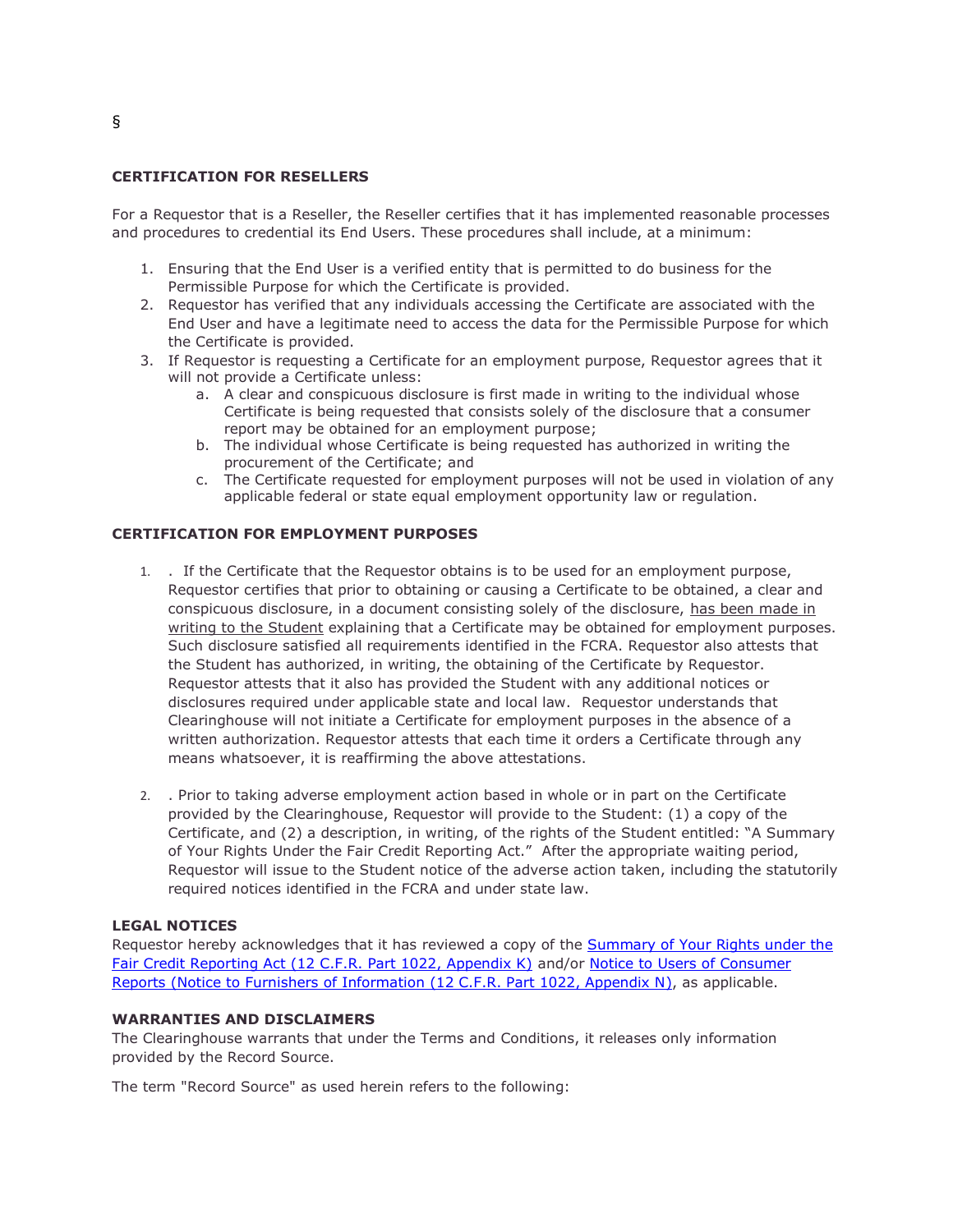- For US educational institution records: the college or university supplying the record to the Clearinghouse.
- For US Professional Certifications: the certification agency supplying the professional certification record to the Clearinghouse.

**The Clearinghouse does not warrant or guarantee the completeness, accuracy or reliability of information provided by the Record Source in its database and disclaims any express or implied warranties of merchantability or fitness for a particular purpose.** The Clearinghouse specifically disclaims any responsibility or liability for errors or omissions in information provided by the Record Source, including direct, indirect, incidental, special, or consequential damages resulting from the use of information provided by the Record Source and verified or released by the Clearinghouse under the Terms and Conditions.

# **PAYMENT**

The Requestor agrees to pay the appropriate transaction fee and otherwise accept these Terms and Conditions which will form a binding agreement between the Clearinghouse and Requestor.

# **GENERAL TERMS OF SERVICE**

The Clearinghouse agrees to provide a timely response to each verification request solely based exclusively on data provided by the Record Source. The Clearinghouse will not release any professional certification, dates of attendance, enrollment or degree information, and will consult with or refer a request to the Record Source, if: (1) the information may not be released under the Family Educational Rights and Privacy Act (FERPA), (2) requested by the Record Source, or (3) the Clearinghouse is unable to identify the requested professional certification, dates of attendance degree or enrollment record. The Clearinghouse agrees to institute and maintain reasonable procedures and controls to ensure the integrity and security of its database and data transmission systems, including the security of credit card numbers and all other data submitted by the Requestor. The Requestor acknowledges and agrees that the Clearinghouse maintains a detailed record of each verification request that is attempted or completed ("Request Record") and makes the Request Record available to the individual Student or to the Record Source for review. Such Request Record includes all information submitted by the Requestor exclusive of credit card information.

Both parties agree to comply with all applicable laws and regulations governing the activities and services provided under these Terms and Conditions, including but not limited to FERPA and the FCRA as applicable, and other applicable laws concerning the privacy and confidentiality of information and records.

The Clearinghouse and the Requestor agree that all rights and obligations under these Terms and Conditions constitute an Agreement which will be interpreted, governed and enforced under the laws of Virginia, without giving effect to its choice or conflicts of law provisions.

# **DATA PROTECTION (applicable only to Requestors who are not Self-Verifiers)**

- 1. General
	- a. For the purposes of this section, the terms, "controller", "data subject", "personal data", "personal data breach", "processor" and "process" will have the meaning given to them by the General Data Protection Regulation ("GDPR"). "Data Protection Laws" means the GDPR and any applicable European Union ("EU") or EU Member State law relating to data protection or the privacy of individuals. "EEA" means the European Economic Area, Switzerland, and once the United Kingdom leaves the European Union, the United Kingdom.
	- b. The "C-to-P Transfer Clauses" shall mean those Standard Contractual Clauses as approved by the European Commission for the transfer of personal data of individuals in the EU from controllers located in the EU to processors located outside of the EEA. Such C-to-P Transfer Clauses are hereby incorporated into these terms and conditions by reference.
	- c. For the purposes of providing the Services to Requestor, the Clearinghouse may have access to, or be provided with personal data that is subject to Data Protection Laws ("European Personal Data") and in relation to which the Requestor and the Clearinghouse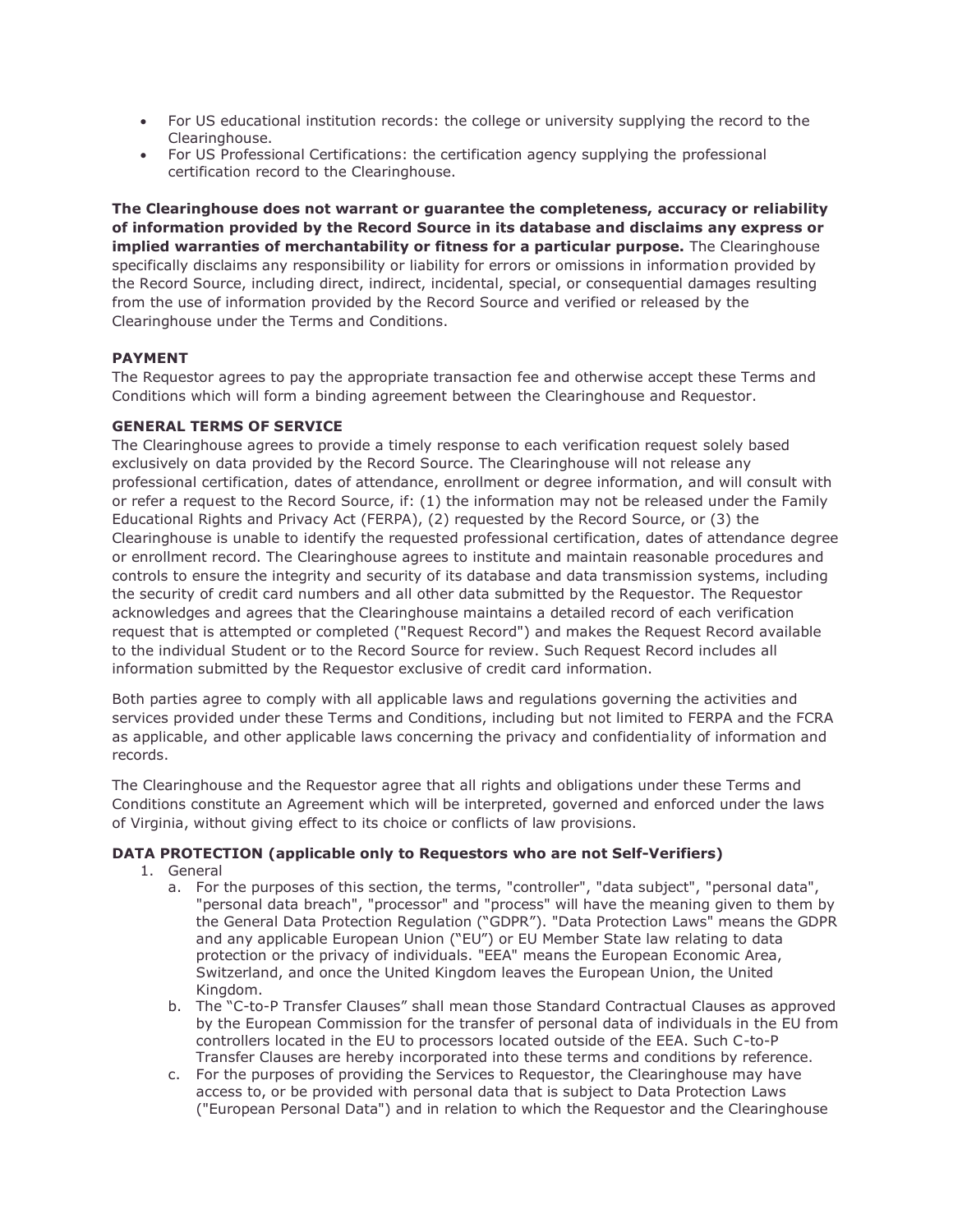are subject to certain obligations. This section is designed to help ensure that both the Requestor and the Clearinghouse comply with their obligations relating to European Personal Data.

- d. The subject matter of the data processing is the provision of the Services as set forth in these Terms and Conditions; the processing will be carried out in a timely manner in response to individual requests submitted through this website. These Terms and Conditions set forth the nature and purpose of the processing, the types of European Personal Data the Clearinghouse processes on the Requestor's behalf, and the categories of data subjects whose personal data is processed.
- 2. Data Protection
	- a. The Requestor will be the controller and the Clearinghouse will be the processor regarding the European Personal Data processed by the Clearinghouse on the Requestor's behalf.
	- b. The Clearinghouse will, and procure that its employees and agents will, only process European Personal Data in accordance with the Terms and Conditions and documented instructions received from the Requestor. If the Clearinghouse is required by law to process European Personal Data other than as instructed by the Requestor, it will notify the Requestor before such processing occurs, unless the law requiring such processing prohibits the Clearinghouse from notifying the Requestor on an important ground of public interest, in which case it will notify the Requestor as soon as that law permits it to do so.
	- c. The Clearinghouse will implement appropriate technical and organizational security measures to provide a level of security appropriate to the risks that are presented by the processing and the nature of the European Personal Data to be protected. In case of a personal data breach which may affect European Personal Data, the Clearinghouse will notify the Requestor without undue delay upon becoming aware of the personal data breach.
	- d. The Clearinghouse will (1) inform its personnel who have access to European Personal Data of the confidential nature of the European Personal Data and require them to keep such European Personal Data confidential; and (2) make aware such personnel of the Clearinghouse's duties and their personal duties and obligations under these Terms and Conditions.
	- e. The Clearinghouse will use commercially reasonable efforts to: (1) assist the Requestor with the fulfillment of the Requestor's obligation to respond to requests for exercising data subjects' rights as set out in Data Protection Laws; (2) assist the Requestor in complying with Data Protection Laws, including to carry out privacy impact assessments and to consult with regulators regarding processing which is the subject of a privacy impact assessment; (3) make available all information necessary to demonstrate compliance with Data Protection Laws; (4) allow for and contribute to audits, including inspections and information requests, conducted by the Requestor or an auditor mandated by the Requestor. The Clearinghouse will promptly notify the Requestor about any instruction from the Requestor which, in its opinion infringes Data Protection Laws.
	- f. The Clearinghouse will delete all European Personal Data upon request from the Requestor or when it is no longer necessary to perform the Services and will delete all existing copies unless otherwise prohibited by European Union or Member State law.
	- g. The Clearinghouse may subcontract any of its processing operations under the Terms and Conditions, provided that the subcontractor is subject to a written agreement which imposes substantially the same data protection obligations on that subcontractor as are imposed on the Clearinghouse under the Terms and Conditions. The Clearinghouse will remain fully liable to the Requestor for any subcontractors' processing of European Personal Data under the Terms and Conditions.
	- h. The Clearinghouse agrees to comply with the C-to-P Transfer Clauses whereby the Requestor will be regarded as the Data Exporter and the Clearinghouse will be regarded as the Data Importer.
	- i. To the extent that any sub-processor engaged by the Clearinghouse is located in a country outside the EEA which has not been recognized by the European Commission as offering an adequate level of protection for Personal Data transferred to it from the EEA, the Clearinghouse will assist the Requestor to adduce an adequate level of protection for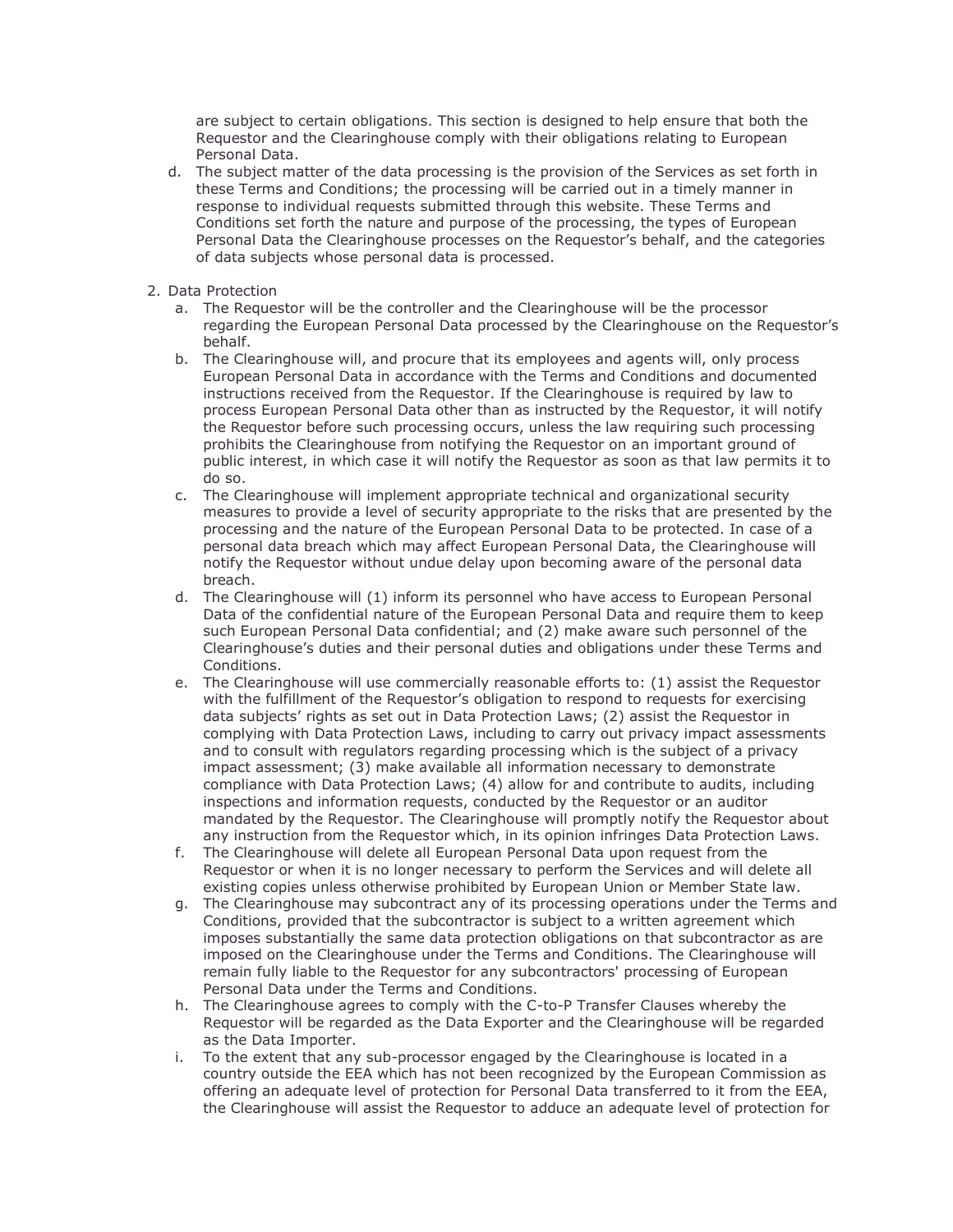the Personal Data as required by Data Protection Laws by entering into the C-to-P Transfer Clauses with the sub-contractor on the Requestor's behalf whereby the subprocessor will be regarded as the data importer and the Clearinghouse will act as agent for the Requestor as the data exporter. For the purposes of this Clause 2(i), the Requestor hereby appoints the Clearinghouse as its agent to enter into the C-to-P Transfer Clauses with the sub-processor on the Requestor's behalf.

- j. For the purposes of the C-to-P Transfer Clauses, the following additional provisions shall apply:
	- i. Acceptance of these Terms and Conditions shall be considered as signature to the C-to-P Transfer Clauses;
	- ii. The Clearinghouse agrees to observe the terms of the C-to-P Transfer Clauses without modification;
	- iii. The governing law in clause 9 of the C-to-P Transfer Clauses shall be the law of the EEA Member State in which the Requestor is established (as Data Exporter), unless the Requestor is established outside the EEA, in which case the governing law is the EEA Member State from which the personal data is transferred;
	- iv. If so required by the laws or regulatory procedures of any jurisdiction, the parties shall execute or re-execute the C-to-P Transfer Clauses as separate documents setting out the proposed transfers of personal data in such manner as may be required; and
	- v. In the event of inconsistencies between the provisions of the C-to-P Transfer Clauses and these Terms and Conditions or other agreements between the parties with regard to the Services, the C-to-P Transfer Clauses shall take precedence. The Terms and Conditions and this section shall not vary the C-to-P Transfer Clauses in any way.
- k. In the event that the C-to-P Transfer Clauses are amended, replaced or repealed by the European Commission or under Data Protection Laws, the Parties shall work together in good faith to enter into any updated version of the C-to-P Transfer Clauses or negotiate in good faith a solution to enable a transfer of European Personal Data to be conducted in compliance with Data Protection Laws.
- l. The Requestor shall be entitled, at no cost to itself, to suspend, or require the Clearinghouse to suspend, any transfers of European Personal Data which do not comply or which cease to comply with the provisions of this section.
- m. Each party shall perform its obligations under this section at its own cost.

# **CLAIMS RESOLUTION**

# **Arbitration**

Upon your acceptance of these Terms and Conditions of Use ("Terms and Conditions"), you or we may elect to resolve any and all claims regarding any transaction you have with us or service that we provide to you by individual arbitration before a neutral arbitrator. If arbitration is chosen, neither you nor we will have the right to litigate those claims in court. Further, with respect to any claim subject to arbitration, you and we **will not have the right to participate in a representative or private attorney general capacity or as a member of a class.** The arbitrator's decisions are as enforceable as a court order and are subject to limited review by a court. Except as set forth below, the arbitrator's decision will be final and binding. **Other rights you or we would have in court may also not be available in arbitration, including that discovery may be limited.**

# **Initiating Arbitration**

In order to begin arbitration, you or we must first submit a claim. Claims will be referred to either JAMS or AAA ("Provider"), as selected by the party choosing arbitration. If we choose a Provider, you may select the other within 30 days after receiving notice of our selection. You or we may contact the Provider to begin an arbitration or to obtain additional information. However, claims also may be referred to an arbitration organization other than a Provider if you and we agree in writing to an arbitrator appointed pursuant to section 5 of the Federal Arbitration Act, 9 U.S.C. sec. 1-16 (*FAA*). We will not elect arbitration for any claim you file in small claims court, so long as the claim is brought on an individual basis and is pending only in that court. Claims will be resolved pursuant to this arbitration agreement ("Agreement") and the Provider's rules in effect when the claim is filed, except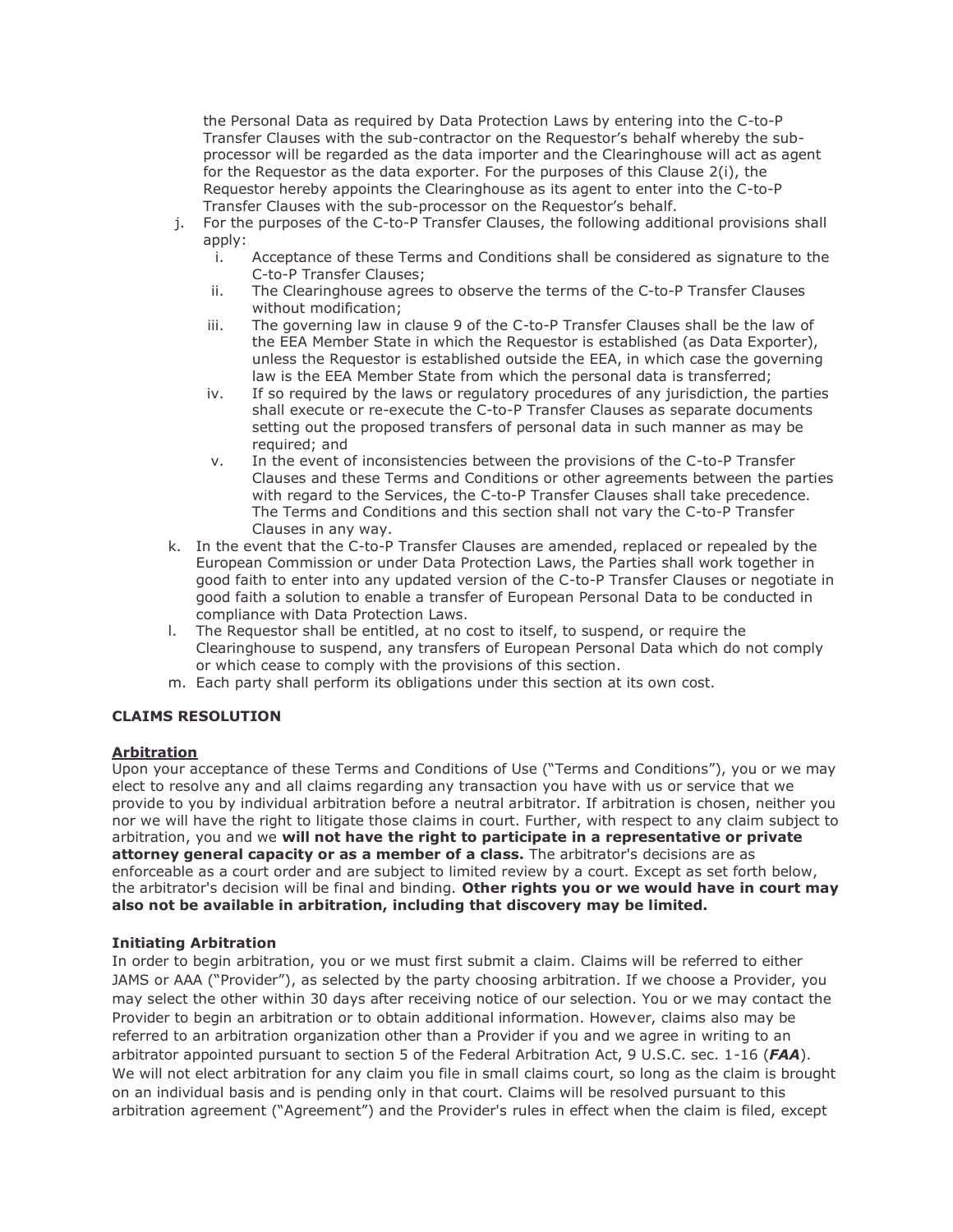where those rules conflict with this Agreement. An arbitration award and any judgment confirming the award will apply only to your specific case. An award or judgment cannot be used in any other case except to enforce the award.

#### **Exceptions to Arbitration**

**If you or we elect to resolve a claim by arbitration, that claim will be arbitrated on an individual basis. There will be no right or authority for any claims to be arbitrated on a class action, representative or private attorney general basis. Further, there will be no right for you or us to be involved in claims brought in court in a purported representative capacity on behalf of the general public, on behalf of a private attorney general or in any way regarding other persons similarly situated.** The arbitrator's authority is limited to claims only between you and us. Only a court, and not an arbitrator, shall determine the validity, scope, and effect of the *Exceptions to Arbitration*. Notwithstanding any other provision and without waiving the right to appeal such decision, if any portion of these *Exceptions to Arbitration* is deemed invalid or unenforceable, then the entire Agreement (other than this sentence) will not apply.

# **Arbitration Procedures**

This Agreement is governed by the FAA. The arbitrator will apply governing substantive law, statutes of limitations and privileges. The arbitrator will not apply any federal or state rules of civil procedure or evidence in matters relating to evidence or discovery, unless you or we agree in writing to do so. Subject to the *Exceptions to Arbitration,* the arbitrator may award any relief available in court, including that the arbitrator may award injunctive relief in favor of the party seeking relief. The arbitration will be confidential, but you may notify any government authority of your claim. If your claim is for \$10,000 or less, you may choose whether the arbitration will be conducted by written submissions, through a telephonic hearing or by an in-person hearing. At any party's request, the arbitrator will provide a brief written explanation of the award. Judgment upon any award may be entered in any court having jurisdiction. At your election, arbitration hearings will take place in the federal judicial district of your residence.

The arbitrator's award will be final and binding, except for any right of appeal provided by the FAA. However, any party will have 30 days to appeal the award by sending written notice to the Provider and all parties. After receiving timely notice, the Provider will appoint a three-arbitrator panel to decide anew, by majority vote based on written submissions, any aspect of the decision to which a party objects.

#### **Arbitration Fees**

You will be responsible for paying your share of any *arbitration fees* (such as filing, administrative and hearing fees), but only up to the amount of the filing fees you would have paid if you had brought a claim in court. We will pay any additional arbitration fees. At your written request, we will consider making a temporary advance of your share of any arbitration fees, or paying for the reasonable fees of an expert appointed by the arbitrator for good cause.

#### **Additional Arbitration Awards**

If the arbitrator awards you an amount greater than any final offer we made before arbitration, the arbitrator's award will include: (1) any money to which you are entitled, but not less than \$1,000; and (2) any reasonable attorneys' fees, costs, expert fees and other witness fees.

# **Your Right to Reject Arbitration**

You may reject this Agreement by sending a written *rejection notice* to us at: National Student Clearinghouse, Attn: Legal, 2300 Dulles Station Boulevard, Suite 220, Herndon, VA, 20171. Go to [www.studentclearinghouse.org/reject](https://www.studentclearinghouse.org/reject) for a sample rejection notice. Your rejection notice must be